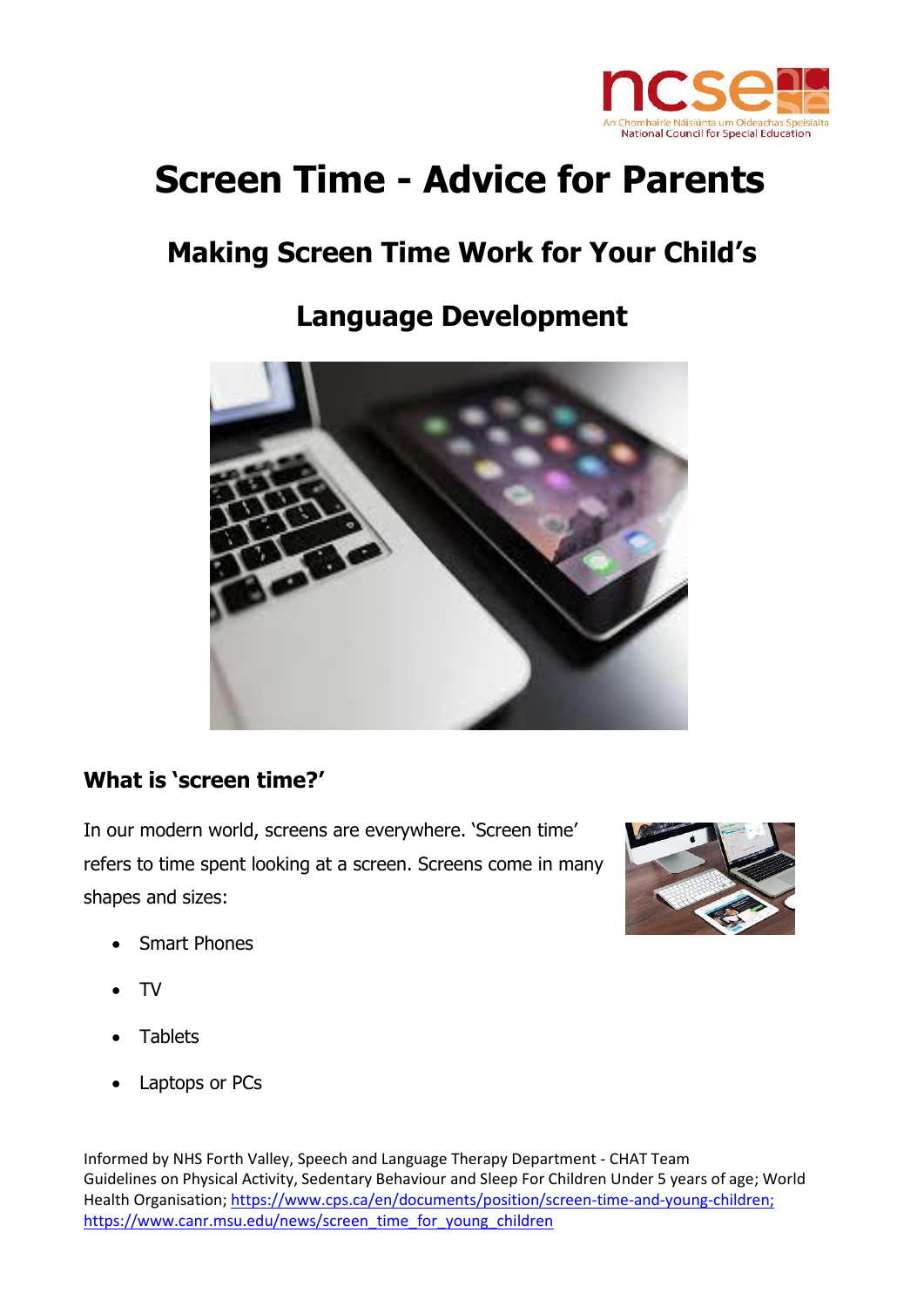

Advice from the World Health Organisation (WHO) recommends that children less than two years old are not exposed to screen time. Screen time for children over the age of two is recommended to be for one hour or less.

For children aged 5 to 18, it is recommended that parents place consistent limits on the use of any media, that includes watching television, using screen based games or using the Internet.

A limited amount of child-friendly screen time can be educational but it is very important to make sure that the content is appropriate for your child's age group.

### **Why limit screen time?**

- o Real life experiences and interaction with those around them are the best ways for children to learn.
- o There is evidence that babies and toddlers have difficulty transferring new learning from screen to real life and they are unlikely to learn language from screens at this early age.
- $\circ$  Learning in the early vears is more effective when children experience interactions in real life with real people.

Informed by NHS Forth Valley, Speech and Language Therapy Department - CHAT Team Guidelines on Physical Activity, Sedentary Behaviour and Sleep For Children Under 5 years of age; World Health Organisation[; https://www.cps.ca/en/documents/position/screen-time-and-young-children;](https://www.cps.ca/en/documents/position/screen-time-and-young-children) [https://www.canr.msu.edu/news/screen\\_time\\_for\\_young\\_children](https://www.canr.msu.edu/news/screen_time_for_young_children)



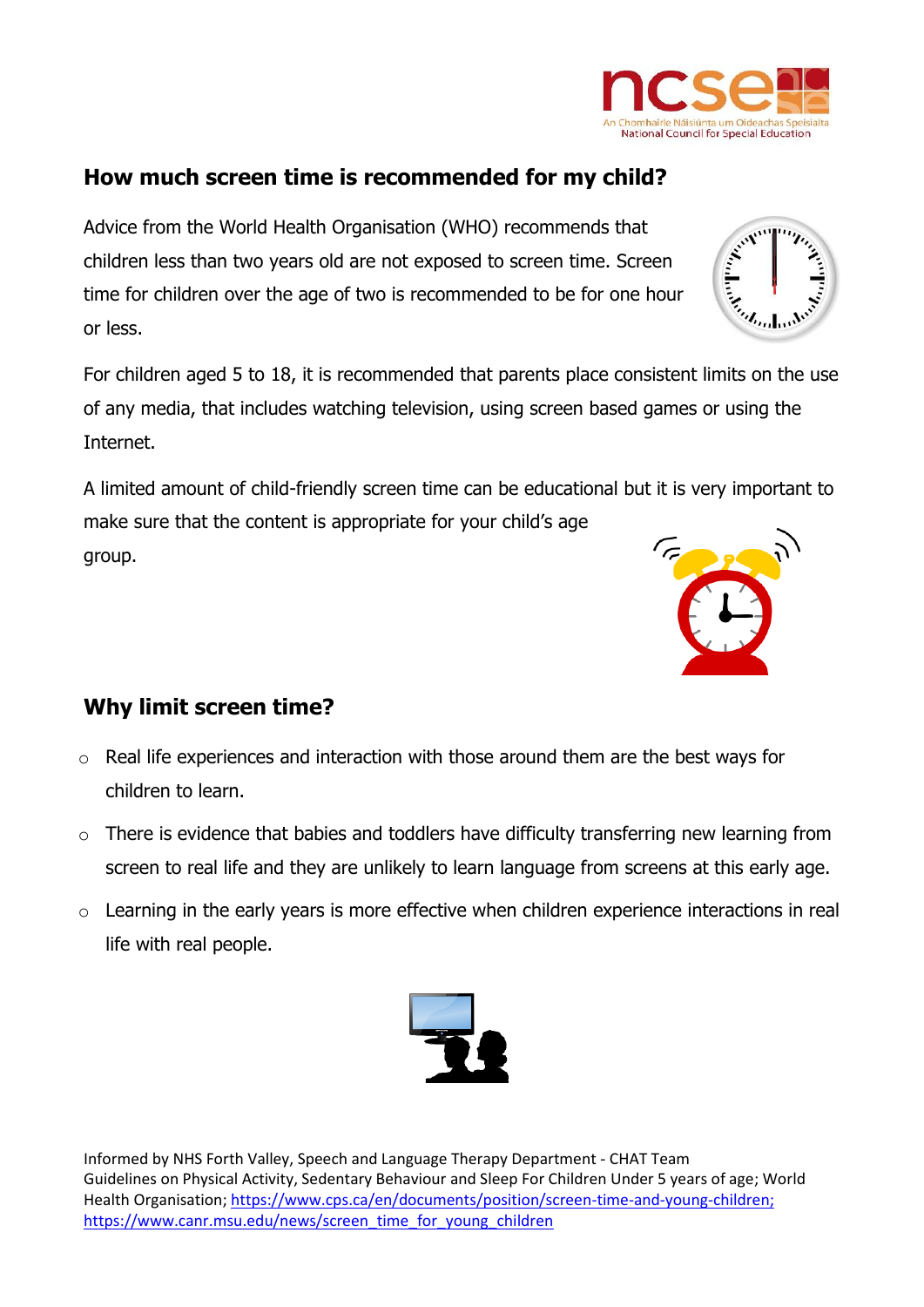

### **What are the potential risks of too much screen time?**

- o Too much screen time limits the time for real life learning and interactions between you and your child.
- o Watching a lot of TV at an early age has been linked to attention and concentration difficulties later in childhood.
- o Having TV on in the background can disrupt a very young child's play.
- $\circ$  Too much screen time can negatively impact sleep for both children and adults.



o Exposure to background TV has been found to have negative effects on language learning.



#### **Top Tips for Positive Screen Time**

Nowadays it is unrealistic to expect that children will not be exposed to screens. When used in moderation, screen time can be a positive learning experience.

- Ensure that programmes or games contain age appropriate content for your child and avoid anything aimed at adult audiences e.g. soaps, music channels etc
- Where possible, try to watch or use screens together. You can:
	- $\circ$  Link what you are watching with real life.
	- o Build on language skills e.g. highlight new vocabulary, comment on what the characters are doing.



Informed by NHS Forth Valley, Speech and Language Therapy Department - CHAT Team Guidelines on Physical Activity, Sedentary Behaviour and Sleep For Children Under 5 years of age; World Health Organisation[; https://www.cps.ca/en/documents/position/screen-time-and-young-children;](https://www.cps.ca/en/documents/position/screen-time-and-young-children) [https://www.canr.msu.edu/news/screen\\_time\\_for\\_young\\_children](https://www.canr.msu.edu/news/screen_time_for_young_children)